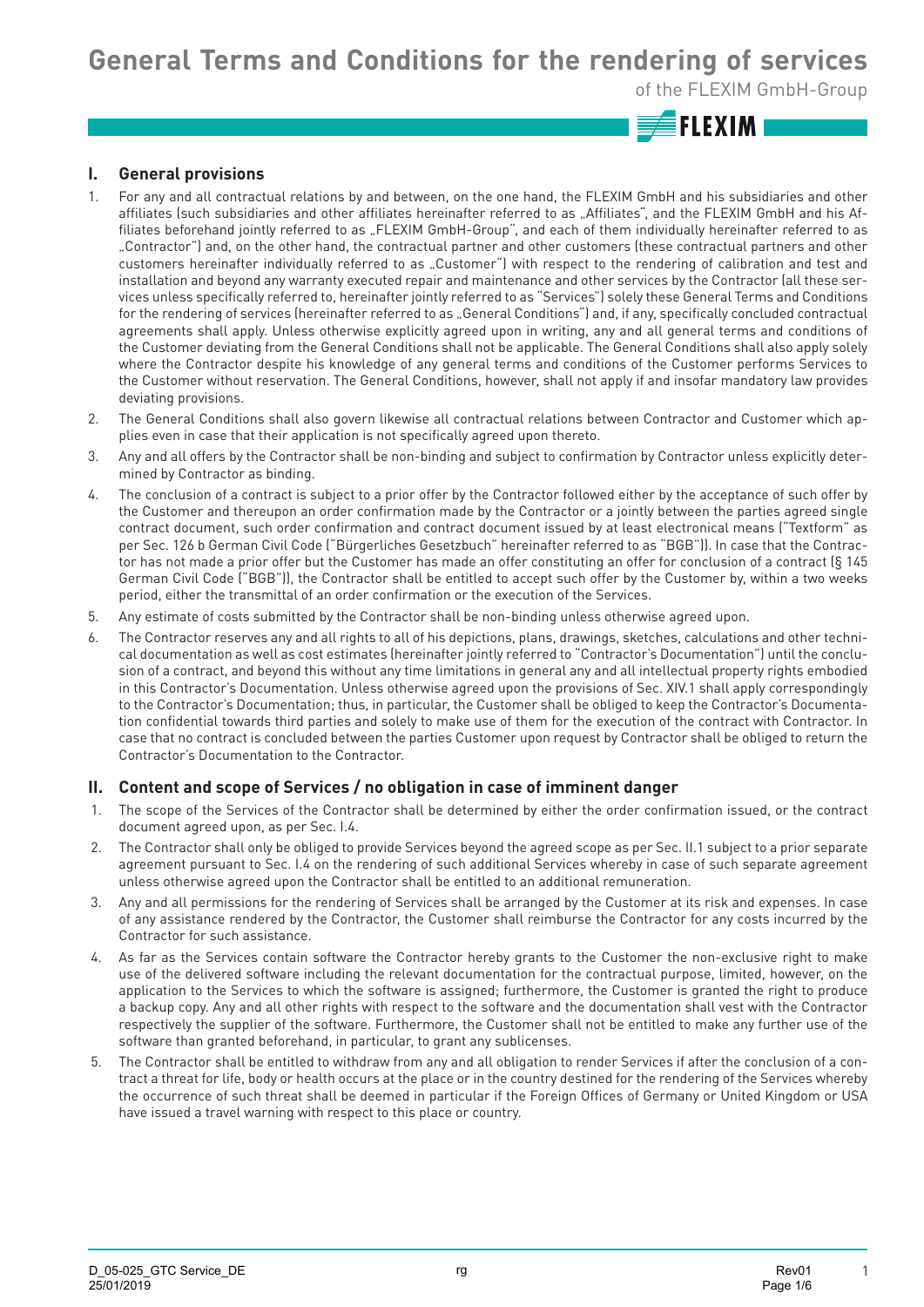# **III. Customer's obligations in regard to the rendering of Services**

- 1. Unless otherwise agreed upon in writing and as far as the rendering of Services by the Contractor requires, the Customer shall be obliged to render and to provide on its account to the Contractor the following properly and thereby in particular complete and free of defects executed works and other services at the place destined for the rendering of Services by the Contractor (this destined place hereinafter referred to as "Site").
	- a) any and all earth, construction and other ancillary works outside the scope of the Contractor including but not limited to the necessary skilled and unskilled staff, construction materials and equipment and tools;
	- b) any and all devices and means required for the rendering of Services in particular but not being limited to construction equipment (including but not limited to scaffolding, lifting equipment and other devices) and tools as well as fuels and lubricants;
	- c) energy and water and, if any, other required means including connections at the Site as well as heating, airconditioning and ventilation and lighting;
	- d) in order to store and keep safe the products and the construction equipment and tools all provided by the Contractor as well as all construction materials and means and equipment and tools and all other materials and means provided by the Customer required for the execution of the Services, sufficiently sized and suitable and dry and adequately protect ed and lockable premises at the Site, and in order to grant the Contractor's staff engaged for the Services, proper working conditions, and in accordance with international standards, proper working and recreation space including sanitary facilities at the Site;
	- e) protective devices and clothing, if so required by the circumstances;
	- f) free access to the Site and the Site as such free of any items hindering, and properly prepared and levelled for, the execution of the installation works
	- g) furthermore, any and all information on safety regulations including an adequate briefing.
- 2. Moreover, unless otherwise agreed upon in writing and as far as the performance of the Services require, in order to enable the performance of Services, including but not limited to the Customers pipework, the Customer shall secure that
	- a) the wiring of the voltage supply and of the output supply and the ultrasonic transducers is properly executed and finalised;
	- b) the respective relevant pipes are stripped and freely accessible and, furthermore, that the flow of means to be transported by these pipes is effected under normal conditions;
	- c) the relevant pipes are accessible for measuring equipment and all other equipment, tools and devices.
- 3. Unless otherwise agreed upon and required for the rendering of Services, the Customer shall provide the Contractor, prior to the rendering of Services and without prior request by the Contractor, with all data concerning the nature, location and static information of the relevant pipes and systems transporting power, gas, water and other utilities (hereinafter jointly referred to as "Utilities") including in particular also those Utilities, which are concealed.
- 4. The Customer shall render all devices and means and services to be provided by the Customer prior or during the Services to be effected by the Contractor comprising in particular but not limited to the provision of all devices and means and services for the rendering of Services pursuant to Sec. X.1, X.2 and X.3 (all such rendering of all devices and means and services for the rendering of Services pursuant to Sec. X.1, X.2 und X.3 hereinafter referred to as "Customer Provisions") in due time and in a manner that allows the rendering of the proper Services without any hindrance due to a lack of Customer Provisions.
- 5. In case of a delayed start, execution or completion of the Services due to a lack of Customer Provisions or due to other circumstances not caused by at least negligence by Contractor, the Customer shall bear all additional accrued costs and fixed dates or deadlines, if any, shall be prolonged. Any and all other contractual or legal claims of the Contractor shall remain unaffected by this.
- 6. The Customer shall inform the Contractor about a reference person authorised to represent the Customer.

# **IV. Execution of the Services**

- 1. The Contractor shall be entitled to execute the Services at his sole discretion either by himself or a third party.
- 2. The Contractor shall be entitled to render his Services in separate parts as long as this is not unreasonable to the Customer.

#### **V. Time of execution of Services / delay**

- 1. Any and all fixed dates or deadlines for the rendering of Services (such fixed dates or deadlines hereinafter jointly referred to as "Deadline(s)") shall be non-binding unless agreed upon in writing as binding.
- 2. Such a binding Deadline must only be adhered to by the Contractor if any and all documentation, necessary permits and releases, especially with respect to plans, owed by Customer are received by Contractor in time and if also the agreed terms of payment and all other obligations of Customer are fulfilled in time. Unless the conditions are fulfilled, the Deadline shall be prolonged appropriately.
- 3. If the non-compliance of the set Deadline is due to force majeure such as mobilisation, war or rebellion, or similar events, e.g. strike or lockout, or other circumstances not caused by at least negligence of the Contractor the Deadline shall be prolonged appropriately.

 $\overline{2}$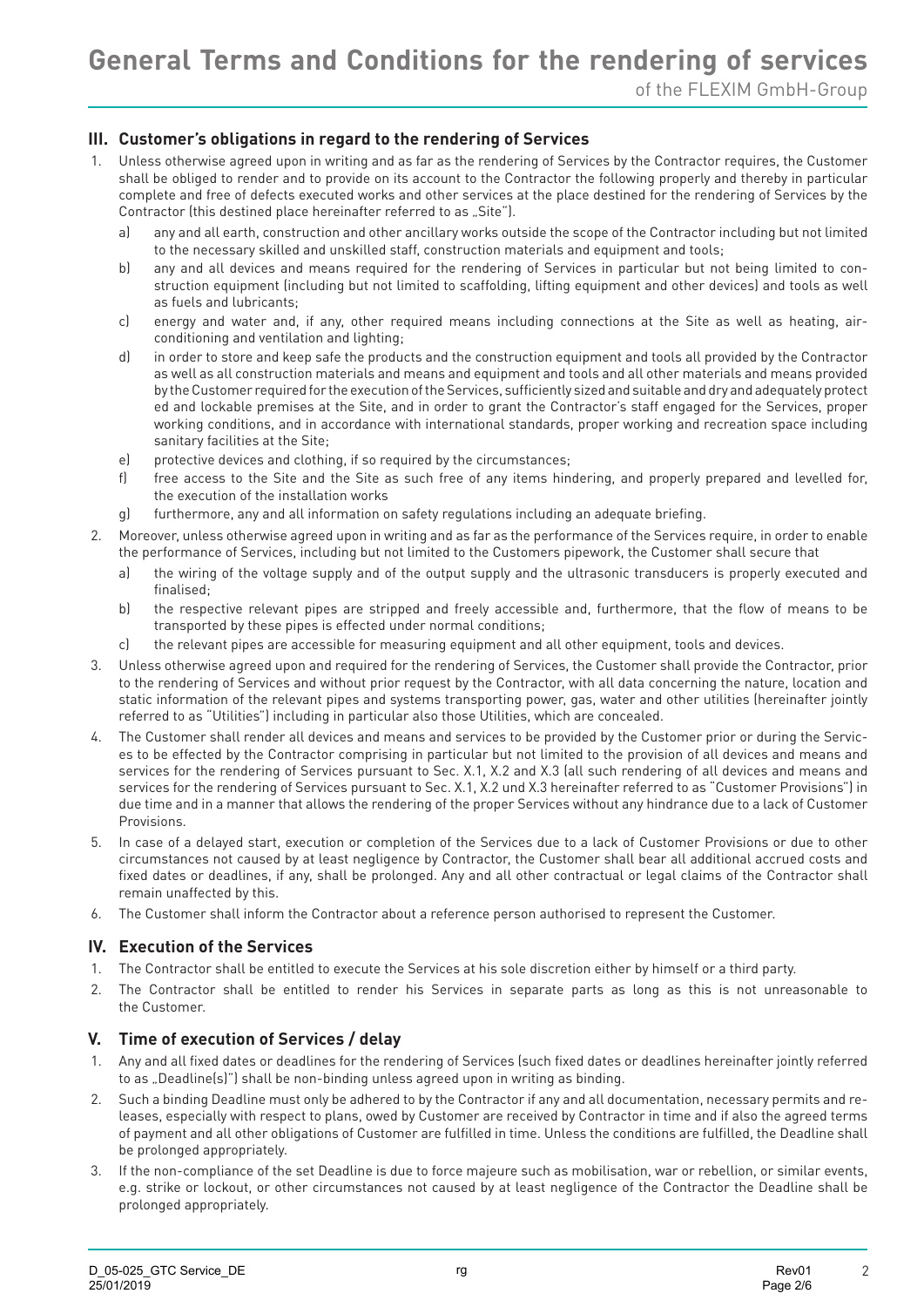- 4. In case of any delay of the Contractor in regard to his Services, the Customer shall at the request of the Contractor declare within an appropriate period of time whether or not the Customer continues to demand the Services, or wishes to cancel the respective contract.
- 5. In case of a delay or an impossibility of the Services due to, and caused by fault of, the Contractor for whatsoever reason, any and all claims thereof for whatsoever damages, loss and other harm by the Customer shall be limited to claims and titles as stipulated in Sec. XI of these General Conditions.

### **VI. Acceptance of the Services**

- 1. Upon completion of the Services, the Customer shall accept the Services without delay, however at the latest 10 working days after the respective notification of completion. In case the Customer fails to accept the Service correspondingly the Services shall be deemed to be accepted upon the expiration of this 10-working days period. The Services, however, shall be deemed accepted regardless of such acceptance period in case that the Services provided by the Contractor to the Customer are made use of by the Customer.
- 2. The Customer may not refuse acceptance and receipt of Services on account of minor defects.

### **VII. Transfer of risk**

1. Any and all risk with regard to the accomplished Services shall pass to the Customer at the latest upon acceptance of these Services.

In deviation of the above provision the transfer of risk in case of a test-run procedure shall pass to the Customer upon the successful execution of the test-run. In case that such test-run is delayed due to at least negligence, or postponed upon request, by the Customer the risk shall pass to the Customer by the latest after expiration of a 10-working-days period such period starting with the notification of readiness for the execution of the test-run.

2. However, regardless the provisions of Sec. VII.1, the risk shall pass by the latest to the Customer in case and at the point of time the Customer defaults in acceptance or payment.

### **VIII. Remuneration**

- 1. Any and all prices by the Contractor shall be net prices exclusive VAT unless otherwise agreed upon in writing.
- 2. The remuneration for the Services shall be as determined in the contract; however, the additional remuneration, if any, for the further costs and expenses with regard to the staff and other issues pursuant to Sec. VIII.4 (such further costs and expenses hereinafter jointly referred to as "Further Costs") shall unaffected unless otherwise specifically agreed upon in the respective contract.

The Contractor reserves the right to adjust the remuneration appropriately in case of any cost reductions or increases after the conclusion of the contract especially due to changes of labour costs, e.g. due to collective agreements. Upon the Customer's request the Contractor will prove the requirement of such changes.

3. In case that in deviation of Sect. VIII.2 no remuneration is agreed upon in the contract, the Services shall be charged according to time exposures on the basis of the following established rates of the Contractor; travelling or idle time exposures will be charged as working time. The Further Costs shall be remunerated separately pursuant to Sec. VIII.4.

#### The regular working hours (working days only) are as follows:

| - Monday to Thursday:                                                                    | 8:00 a.m. until 5.00 p.m. |
|------------------------------------------------------------------------------------------|---------------------------|
| - Friday:                                                                                | 8.00 a.m. until 1.00 p.m. |
| The following general rates per hour shall apply:                                        |                           |
| - Technicians for installation works                                                     | 150.00€                   |
| - Staff member for the support of systems (data-processing equipment and soft-/hardware) | 200.00€                   |
| - Expert technicians for other Services                                                  | 250,00€                   |
| - Staff member for project planning                                                      | 250,00€                   |
|                                                                                          |                           |

Overtime, the work done at night or on a weekend or during a public holiday, or work done in case of hardship, the following surcharges apply:

- a) Overtime (all time exposures outside of regular working time on working days): 50% surcharge;
- b) Night work on working days between 8.00 p.m. until 6.00 a.m. (where applicable, in lieu of the surcharge mentioned in a)): 60% surcharge;
- c) Work on Saturdays and Sundays (where applicable, in lieu of the surcharge mentioned in a) and b)): 60% surcharge;
- d) Work on public holidays, as well as on days which are public holidays at the place of business of the Contractor, as well as on the 24th December and 31st December (for all such days from 0.00 a.m. until 12.00 p.m.) (where applicable, in lieu of the surcharge mentioned in a), b) and c)): 100% surcharge;
- e) Work performed under substantial impact of dust, soot, smoke, fumes, heat or noise and unless caused by at least negligence by Contractor, in addition to the other surcharges mentioned in a), b), c) and d): hardship surcharge of 15%.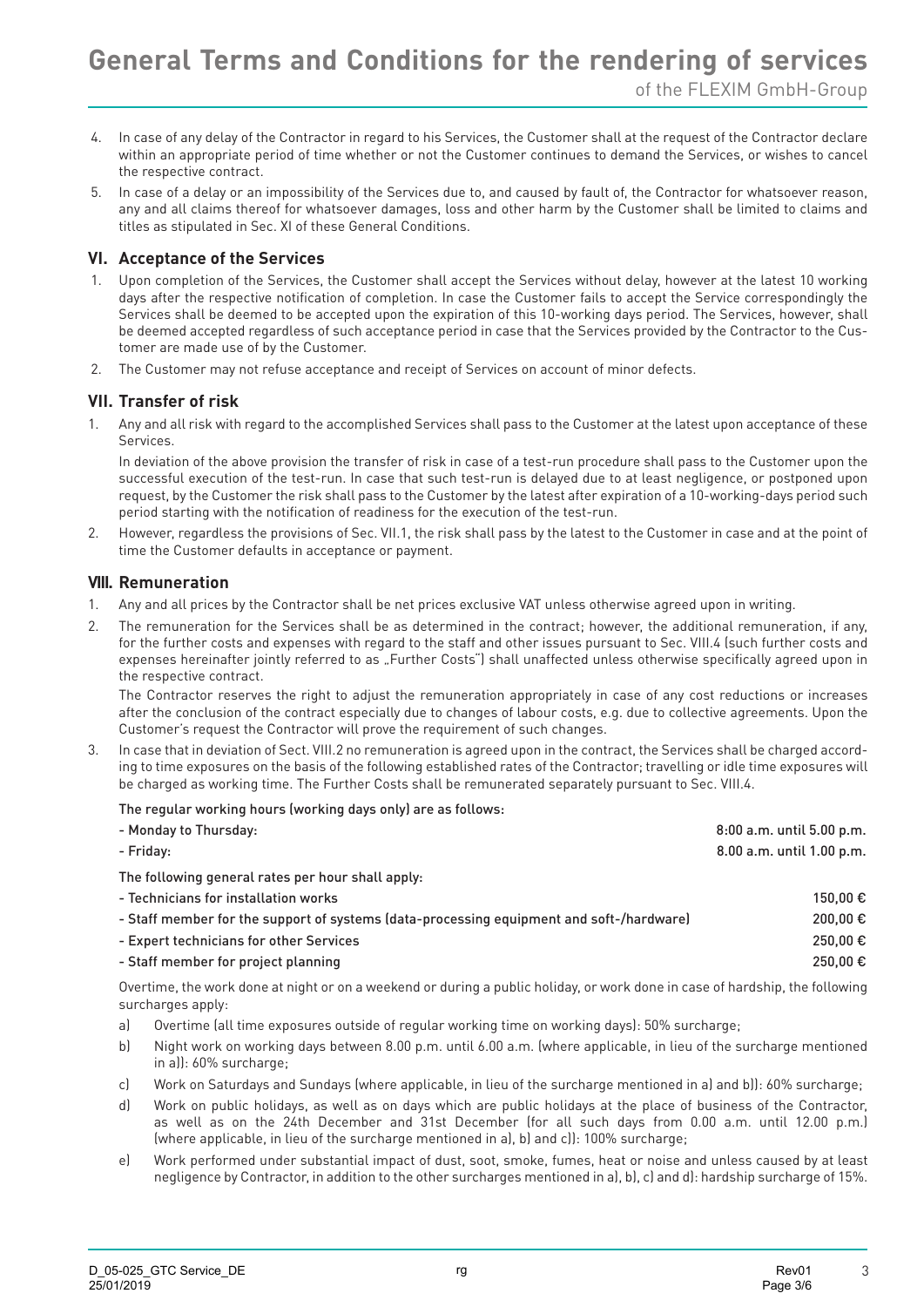- 4. Concerning the Further Costs and in case of lack of a specific regulation, the Customer shall pay to Contractor all costs for the required travelling, room and board, electronical and other communication for his staff, and regarding the construction equipment and tools unless provided by Customer, the costs for their import, export, transport and storage. Unless otherwise agreed upon, Contractor may calculate these additional costs by adding to the – as the case may be already known or anticipated – prices already, or presumably to be, incurred by him, a handling fee of 5 % of the prices.
- 5. The Customer shall attest the Contractor the time exposure spent for working and travelling and for the idle time as well as the provided Services on the performance record submitted by the Contractor. Should the Customer refuse such attesting or in case the Contractor is unable to receive such attests for other reasons, any and all invoicing shall be made on the basis of the Contractor's records.
- 6. The Contractor shall be entitled to charge a reasonable flat-rate fee for the dispatching and packaging for the return consignment for products repaired by him in addition to the remuneration for his repair Services.

### **IX. Terms of payment**

- 1. Unless otherwise agreed upon, payment shall be made within a period of 7 days, the period starting with the date of issuance of invoice; however, the Contractor reserves the right to perform the Services subject to concurrent condition with respect to the payments or subject to an advance payment.
- 2. The Customer shall not be entitled to a cash discount.
- 3. Unless otherwise agreed upon, all payments shall be made in  $\epsilon$  (EUR).
- 4. The Customer shall render all payments onto the account of the Contractor free of charge for the latter.
- 5. The Customer is only entitled to offset or make use of its right of retention if the respective counterclaims are uncontested or legally established with final effect.
- 6. The Contractor shall be entitled to invoice the remuneration in portion corresponding to partially rendered Services, as long as this is not unreasonable to the Customer.

### **X. Warranty**

- 1. Any and all warranty claims concerning the Services shall be subject to a limitation period of 12 months, beginning with the transfer of risk. Such limitation period, however, shall not apply with respect to any claims on damages due to warranty liabilities in the case the Contractor is compulsively liable for the damage by law either without fault, or in case of intention or gross negligence, or in case of death or bodily injury or damage to health due to at least negligence; in such cases, the limitation periods pursuant to the legal provisions shall apply.
- 2. In case of a justified warranty case, the Contractor shall be entitled to remedy the defects at his sole discretion by either repair or repeated rendering of the Services.
- 3. In case that the Contractor fails to remedy the defect, the Customer shall be entitled in its choice to a reduction of the contractual remuneration or a cancellation of the contract. The Contractor shall be deemed to have failed to remedy the defect in case that two such attempts have not been successful unless with regard to the contractual object further attempts are suitable and reasonable to the Customer.
- 4. Warranty claims shall be excluded in case of only insignificant deviations from the agreed quality or only minor impairment of use of the Services, and in case of damages arising after the transfer of risk due to faulty or at least negligent treatment or use, or treatment or use against the rules, or excessive strain, unsuitable means of operation, improper construction works, an inappropriate Site, particular external influences not assumed under the contract or non-reproducible software errors. Furthermore, warranty claims shall be excluded also in case that the Customer or a third party has modified the Services or has carried out or omitted maintenance works improperly or against the instructions of the Contractor, on in case of a lack of required maintenance.
- 5. Notwithstanding other exclusions of warranty, the Customer shall also not be entitled to warranty claims if and insofar the Customer has remedied the defect by a workshop or a service point not authorised by the Contractor.
- 6. Any and all claims raised by the Customer for expenses required within the process of remedying of defects, in particular costs of transport, labour and travelling shall be excluded, if such costs have arisen on the ground that after execution the Services have been transferred to a place different from the place of business of the Customer or, to the extent it exists, the Site unless this alteration is in accordance with the contract.
- 7. Any and all warranty claims shall be restricted to direct damages, and, within this limitation, be limited further to an amount equal to the remuneration that is attributable to the insufficient Services (or only parts thereof, if applicable). Any further warranty claims against the Contractor including, in particular, claims on indirect or consequential damages, in particular again loss of profit, shall be excluded.
- 8. The above exemptions from, and limitations of, liability do not apply where liability is compulsory by law either without fault, or in case of intention or gross negligence, or in case of death or bodily injury or damage to health or breach of essential contractual obligations due to at least negligence. Notwithstanding the aforesaid, however, the liability for breaching essential duties under a contract shall be limited to the typically foreseeable damage, unless the Contractor is compulsively liable for the damage by law either without fault, or in case of intention or gross negligence, or in case of death or bodily injury or damage to health due to at least negligence. This provision shall not imply a change in the burden of proof to the detriment of the Customer.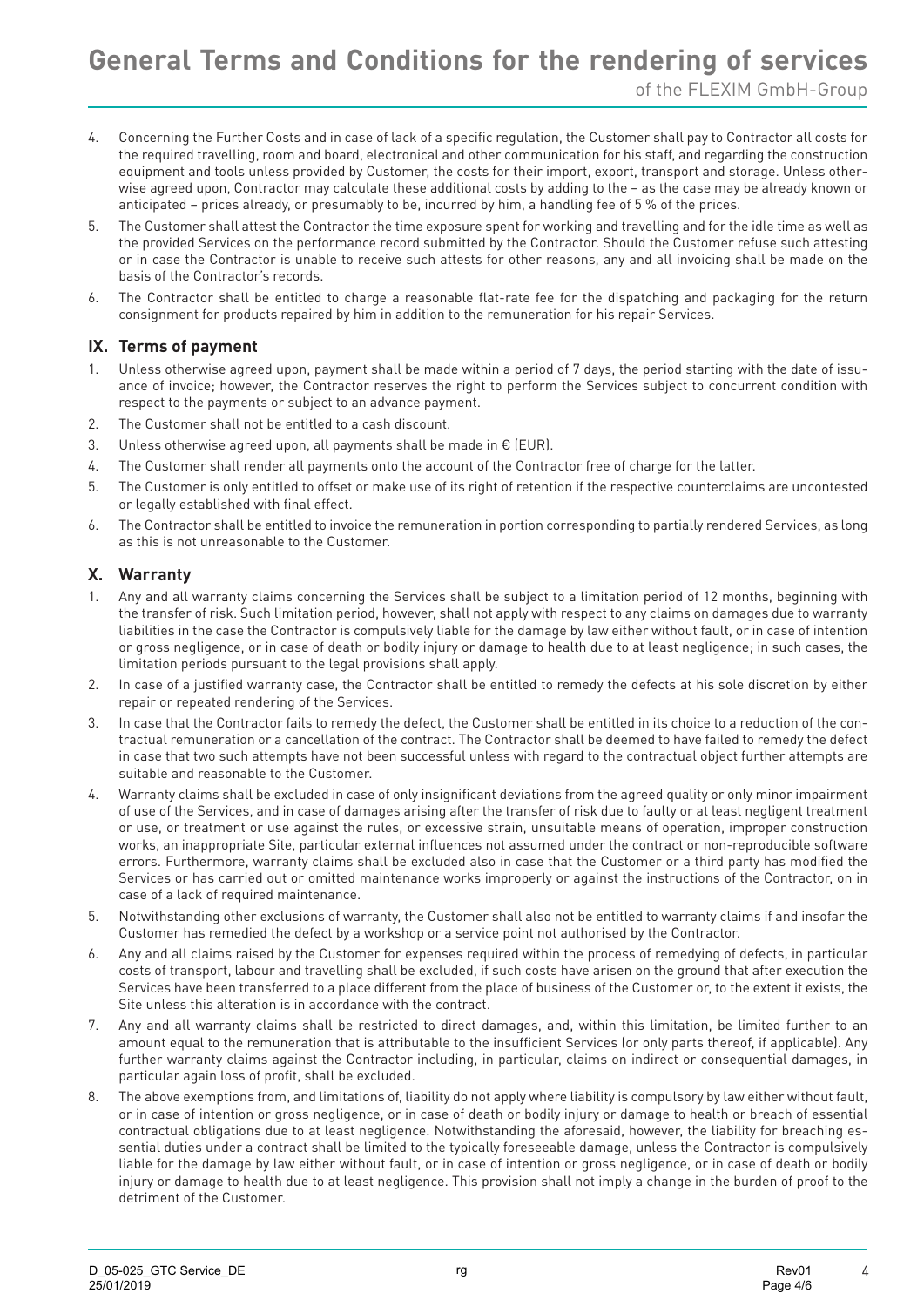# of the FLEXIM GmbH-Group

# **XI. Returning of serviced products**

In case that the Customer undertakes to return products to the Contractor for whatsoever reason, in particular thereby for the purpose of calibration or repair by the Contractor, the Customer shall be obliged to indicate always the RMA-number determined by the Contractor. Furthermore, the products to be returned shall be clean and free of any foreign matters in particular, but not limited to any chemicals which shall be confirmed by the Customer by at least electronical means ("Textform" as per Sec. 126 b German Civil Code ("BGB")).

#### **XII. General liability**

- 1. Unless already determined in particular in Sec. X, any and all claims for damages or expenses of the Customer against the Contractor, irrespective of their legal grounds, in particular arising from faults upon the conclusion of contracts, breach of contractual obligations or unlawful acts, shall be excluded.
- 2. The aforesaid does not apply where liability is compulsory by law either without fault, or in case of intention or gross negligence, or in case of death or bodily injury or damage to health or breach of essential contractual obligations due to at least negligence. The liability for breach of essential contractual obligations shall be limited, however, to the compensation of the typical foreseeable damage, unless liability is compulsory by law either without fault, or in case of intention or gross negligence, or in case of death or bodily injury or damage to health due to at least negligence. This provision does not imply a change in the burden of proof to the detriment of the Customer.

### **XIII. Intellectual property rights and copyrights**

- 1. Unless otherwise agreed upon, the Contractor shall be obliged to perform the Services free of third parties' intellectual property rights and copyrights (hereinafter referred to as Proprietary Rights) solely in the country of the Site. Even in such case, however, the Contractor shall not be liable for any claims due to infringement of any third party's Proprietary Rights if the Customer or any legal entity directly or indirectly owned or controlled by the Customer through capital or voting shares, holds, or held, title to the Proprietary Rights.
- 2. The Customer shall be obliged to immediately inform the Contractor of any (alleged) infringement of Proprietary Rights of third parties and respective risks becoming known to him and to grant the Contractor, as far as possible, upon his request the right of action both for judicial and extra-judicial cases in order to refuse any and all claims.
- 3. In case of an infringement of third party's Proprietary Rights, the Contractor shall at his sole discretion be entitled to either obtain a right to perform the Services, or modify the Services in such a way that they do not infringe these Proprietary Rights any more, or to perform different Services which do not infringe these Proprietary Rights any more. In case that the Contractor cannot exercise such right at adequate conditions or within a reasonable time, the Customer provided, however, that he has enabled the Contractor to remedy the infringement of the Proprietary Rights, shall be entitled to exercise the statutory rights of rescission. Likewise, and subject to the fulfilment of the above conditions, also Contractor shall be entitled to withdraw from the contract.
- 4. In case that the Customer ceases to make use of the Services due to an (alleged) infringement of third party's Proprietary Rights in order to reduce damages or for any other substantial reason, the Customer shall be obliged to advise the third party asserting the infringement of the Proprietary Rights that the ceasing of the use shall not be deemed as acknowledgment of the infringement of Proprietary Rights.
- 5. Any Customer's claims with respect to an infringement of third parties Proprietary Rights shall be excluded insofar as the Customer himself is liable for such infringement of Proprietary Rights. Furthermore, any Customer's claims shall be excluded in the case that the infringement of Proprietary Rights of a third party was caused by a specific instruction by the Customer or by any use which was unforeseeable for the Contractor, or due to a modification effected or joint use with other supplies and services not performed by the Contractor, by the Customer. With respect to any remaining claims regarding the infringement of Proprietary Rights of third parties the stipulations as per Sec. XII shall apply.
- 6. Any and all claims with respect to the infringement of Proprietary Rights of third parties shall be subject to as limitation period of 12 months, such period starting with the transfer of the risk of the respective accomplished Service. Such limitation period, however, shall not apply with respect to any claims on damages due to a liability of the Contractor by compulsory law either without fault, or in case of intention or gross negligence, or in case of death or bodily injury or damage to health due to at least negligence; in such cases, the limitation periods pursuant to the legal provisions shall apply.
- 7. Any and all further claims or other claims not stipulated in this Sec. XIII 1. to 6 with respect to the infringement of Proprietary Rights of third parties shall be excluded, unless otherwise determined by compulsory law.